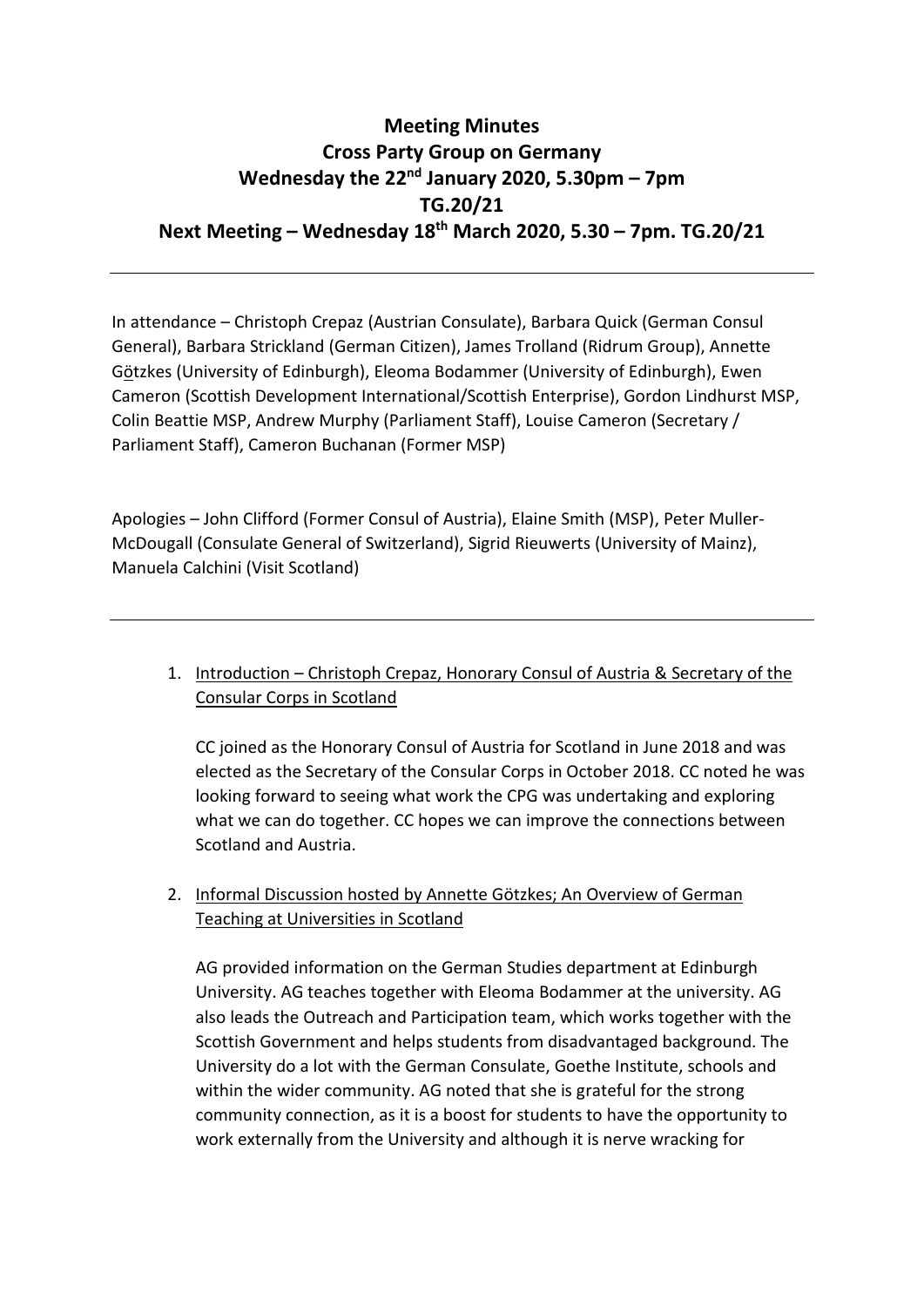students to do this, working in the local community is a big confidence boost for students.

In 2016 the University began working on a project with Mainz University, wherein 20 students went to work with refugees. This allowed students to teach children German for 3 weeks, also to work with adult refugees in the evenings. Although they did share much of a common language, they used the international language of games to make teaching more effective.

Outreach and Wider Participation Work –The school of languages run workshops for primary school children and S1 pupils, many of whom come from typically low achieving schools. AG highlighted that many disadvantaged students come from colleges rather than schools. The University also hosts higher immersion days for students studying at higher level. These occasions are run in conjunction with the Goethe Institute and German students from the University helped to run the day. The University is going to take part in Sutton Trust Summer School, where they will take students from deprived background and give them two subjects to study over the Summer. This is the first time school of languages are participating. The Summer School shows that the University is a friendly place, with a vibrant community and gets them familiar with the campus. Staff members from the University have also been visiting schools to stress importance of language learning and 4<sup>th</sup> year students go along to tell the pupils about their years abroad. These peer activities really boost language learning and raise the aspirations of pupils.

Languages Beyond University – This is a 20 credit course for  $2<sup>nd</sup>$  year students, where they can go to schools and deliver a cultural project. Students write blogs about their experiences and also liaise with schools to run their own courses independently within the school. This is in collaboration with the City of Edinburgh Council. Students will work with a mentor to deliver a cultural project, which is usually connected with their year abroad. It gives them the opportunity to study the destination they are hoping to go to as they prepare for the year ahead. They conclude by writing a 3000 word reflective essay in German on the experience, which allows them to practice reflective learning.

Germany in the Wider Community -The University has a German-Jewish network which is driven with by a combination of students and staff. They have had very effective events, such as when they invited the daughter of a holocaust survivor and the grandson of nazi to have a discussion. The University has a variety of other programmes such as their writer in residence, the German play (which is on the 4th and 5th of March), the SQIFF Festival (Scottish Queer International Festival), and the first year interview project (where Interview someone in German to receive their grade). For the Interview project the University have regular interview partners, such as the Goethe Institute, and this has resulted in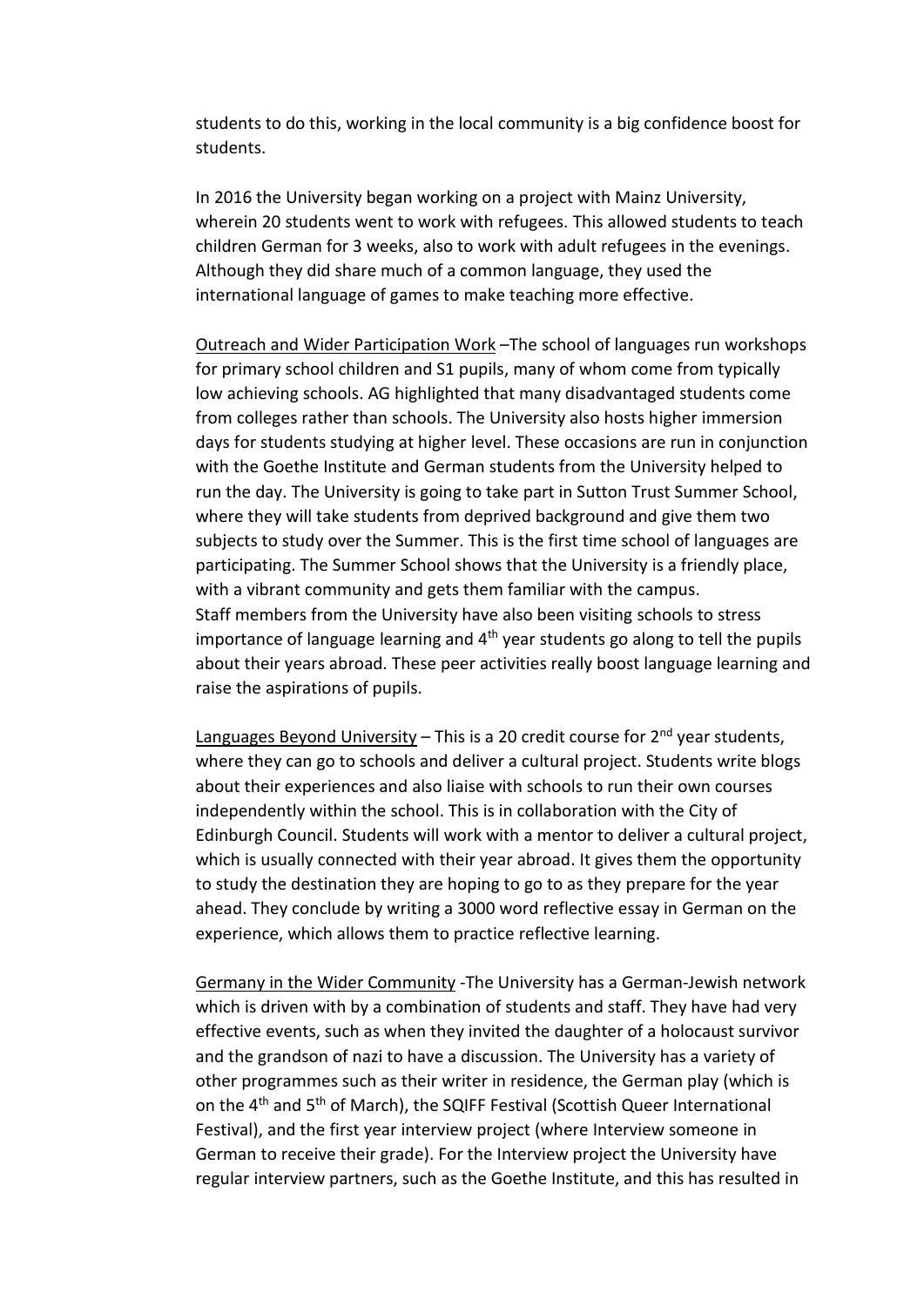students receiving work experience and internships in the past. This year's Writer in Residence in Max Czollek, the author of Desintegriert Euch, who writes on integration and is coming to work with students during the first week of February which will help them with their translation.

#### Outreach and Widening Participation

In schools:

- This boosts attitudes towards language learning and encourages the uptake of languages in the senior phase of schools. There is work done in mostly in disadvantaged areas and helps to narrow the poverty related attainment gap.

Feedback has shown that the outreach and widening participation work has changed impressions and that it encouraged the uptake of German language learning and raised the general opinion towards studying a foreign language. The course has had a huge impact on pupils, and the participation students also really enjoy the course.

In Universities:

- The outreach projects support and engage students, as well as promoting independent learning. It allows them to develop their learning in the local community. This also underpins the widening participation strategy.
- In relation to the widening participation strategy, the University has exceeded in their widening access target. The University aimed to have 10% of new full time Scottish degree students from SIMD20 areas by 2021, however they have already reached target and want to be more ambitious. They don't want to simply recruit students, but they want to ensure they thrive. Languages typically have quite low numbers of students from disadvantaged backgrounds. To help students thrive the University are working to ensure that students feel a sense of belonging through extra curriculars, and this simultaneously improves employability.

#### Open Discussion

CB – How many Native Scots go on a year abroad? I believe in the past this figure was very low.

AG – The 3<sup>rd</sup> year students now must go abroad when studying language degree.

JT – Have students gone back into schools which they originally came from to encourage and lead others on the same path?

AG – Yes, I believe that some students have gone back.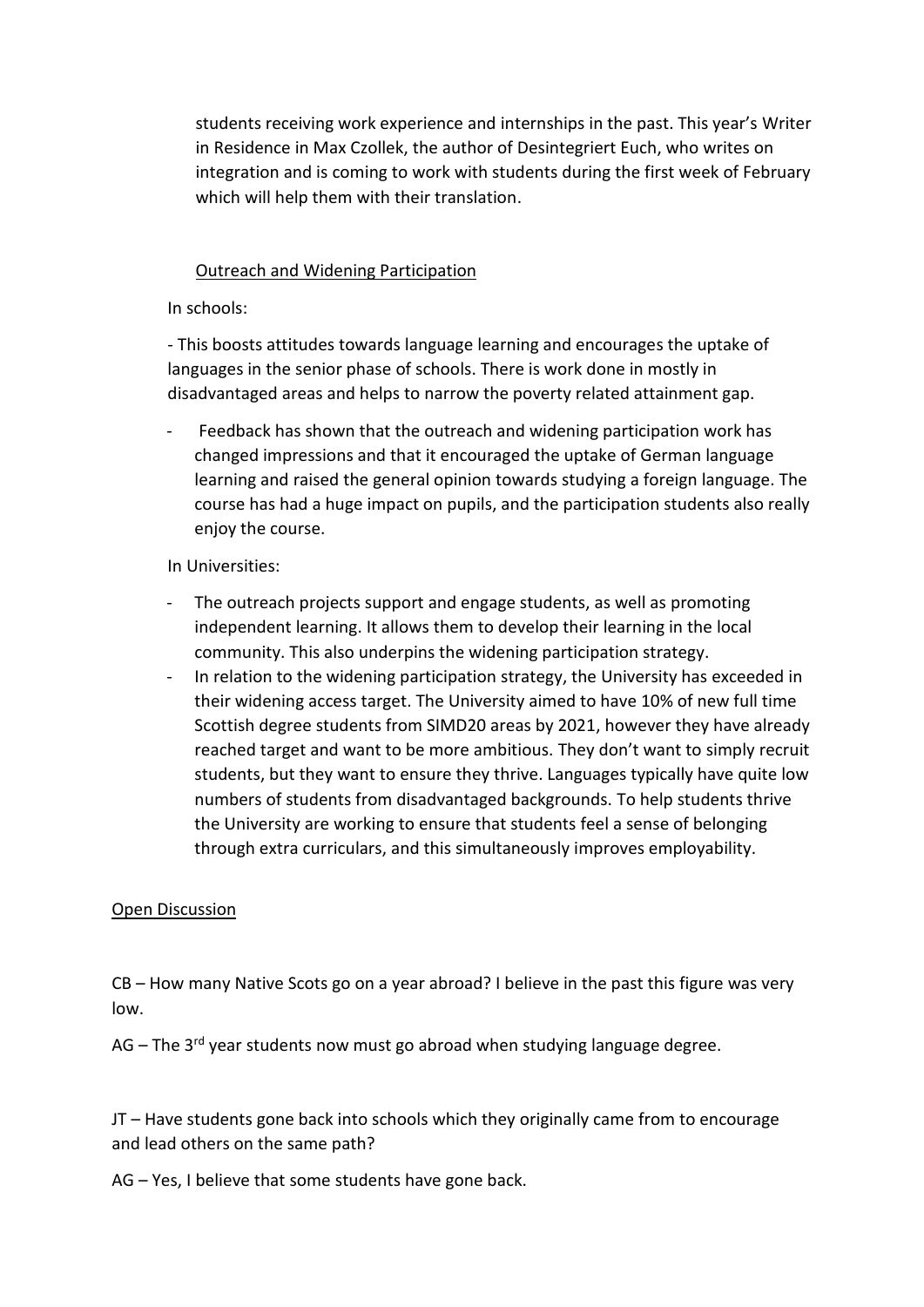JT – I have concerns about the use of the word 'deprived'. I don't feel that in those geographical areas they would use this language and may even find it demeaning. I think the term 'social mobility' is better

AG – The terminology is what they have chosen, as it encapsulates many different factors within the use of this term.

GL – The point is that we help those who aren't typically getting into higher education, colleges, universities etc. Different expectations are put on young people who come from wealthier areas. We need to provide opportunities to those who don't typically have them and different factors must be considered to do this. This doesn't just mean looking at the factor of poverty, but rather a whole range of factors need to be considered to give young people the opportunities they haven't been getting.

AG – The Scottish Index of Multiple Deprivation process from Scottish government clearly defines what would be considered as deprived – this accounts for things such as if the parents went to University, if they need to receive free school lunches, if they are young carers. In these situations, we can lower the grade threshold because they have had to fight against all odds to get to that position in the first place.

GL – I think it is extremely valuable to put students into real life situations for language learning. Most students don't go abroad when they are teenagers to learn other languages, yet this typically happens in other countries. Usually, for students in the UK the first experience of being immersed in another culture is when they are at university. Is there the possibility of this changing any time soon to allow for British students to go abroad when they are younger?

AG – There seems to be more of a universal appeal of learning English. School exchanges are now almost impossible given the strict health and safety restrictions in the UK.

CB – I have lots of deprived areas in constituency. Lasswade High School grasped the opportunity to teach Mandarin and have created strong links with China. Why can't the same be done for German?

AG – The Chinese send teachers over here for free. There is also a treaty in place between the French Government and the Scottish Government to exchange language teachers. Language learning is an important form of diplomacy. Children will compete in the global job market and the reality is that students with more languages are more likely to get jobs.